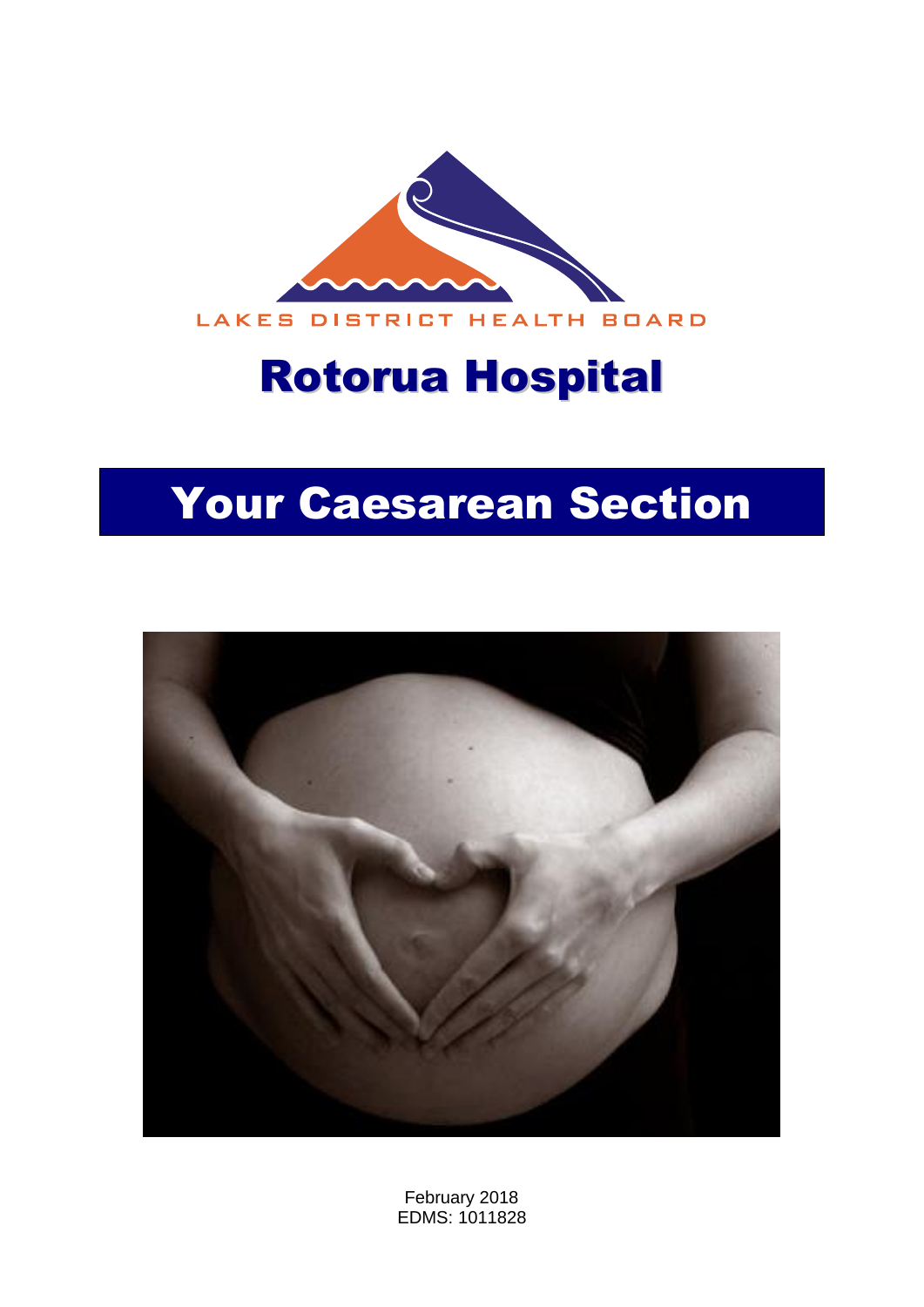# **Hello from the Pre-operative Assessment team.**

You have been seen by your obstetrician and they have recommended a Caesarean Section for the birth of your baby/babies.

You have completed a self assessment booklet and have been assessed at the Pre-operative Assessment Clinic by a Clinical Nurse Specialist.

A week before you surgery you will be contacted by the Antenatal Co-ordinator. Ph: 07 348 1199 extn: 8898.

She will confirm:

- Your Caesarean date.
- Your admission to hospital time.
- Where you go to when you arrive at hospital.
- When to stop eating food and drinking fluids.
- Where and when to have your pre-operative blood tests.

Remember to keep your pre-operative medication in a safe place, to take them the night before your surgery and bring them in with you on the day of your Caesarean.

Please contact us on the numbers provided below if your health or medication alters in any way between now and your admission to hospital, or alternatively discuss these issues with your Lead Maternity Midwife provider or the Antenatal Co-ordinator

> We look forward to your safe admission Pre-operative Assessment Clinic Team. Ph: 07 349 7978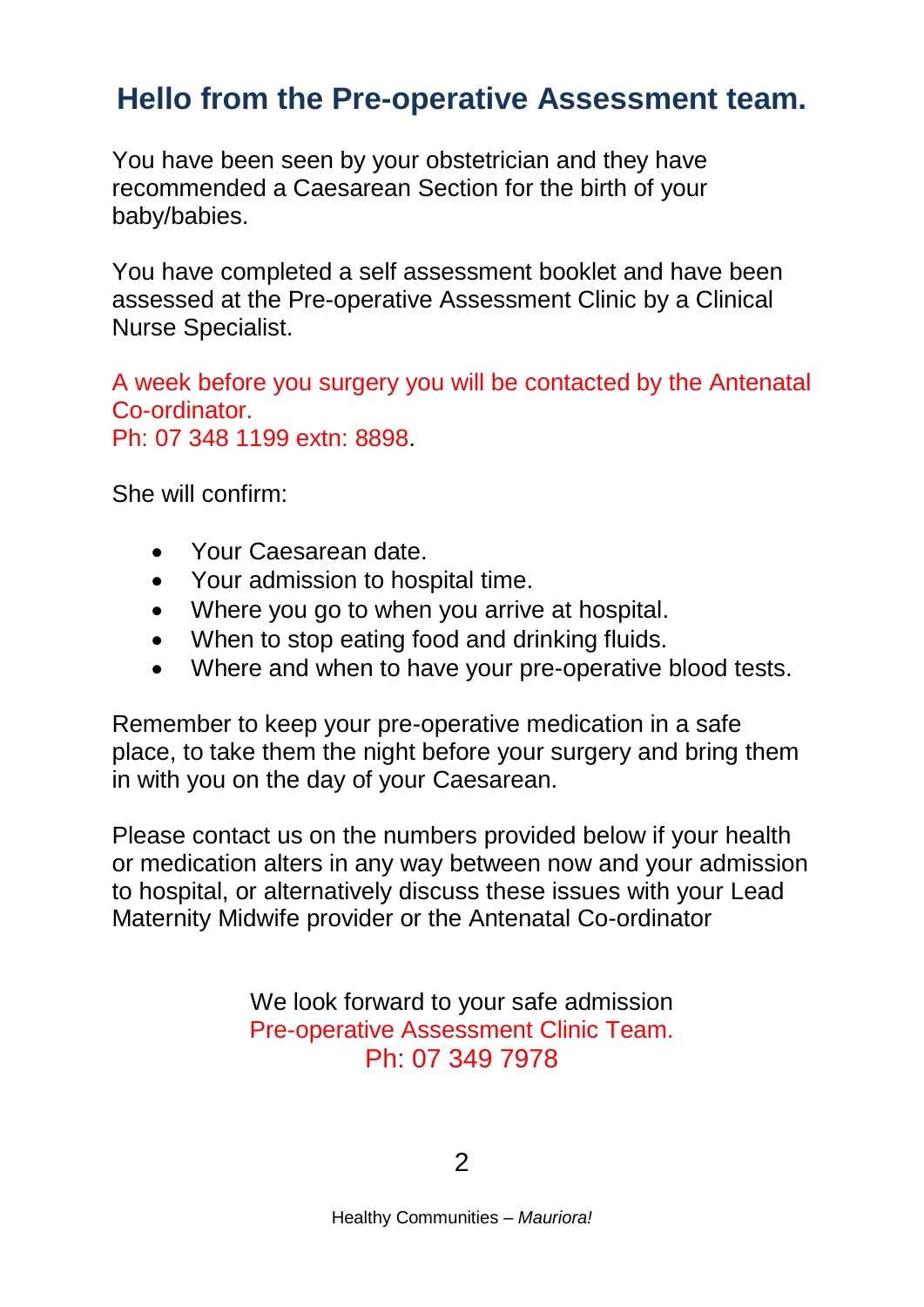A caesarean section is recommended by an obstetrician when a vaginal birth is deemed not possible or safe. They should outline the reasons for this recommendation, give you an explanation of the operation and obtain your consent.

Please remember a caesarean can be just as satisfying as a vaginal delivery. Every mother and baby combination is different and you should not feel that needing to have a caesarean is in any sense a failure. Your wishes and the safety of you and your baby are our priority.

During a caesarean section at Rotorua Hospital we have a paediatric doctor present. They make sure your baby is well after delivery and will provide any care your baby needs. We aim to have you cuddling, bonding with and feeding your baby as soon as possible.

# **When is a Planned or Elective Caesarean Section Necessary?**

Common reasons include:

- Your baby is too large to pass through your birth canal. If you have a small pelvis and ultrasound scans show you have a very large baby.
- The placenta is blocking your cervix (exit from the womb) so the baby cannot enter your birth canal without tearing off the placenta. This is called placenta praevia.
- If you have had a previous caesarean section and your obstetrician feels a subsequent attempt at vaginal delivery is too dangerous.
- A complication of pregnancy such as pre-eclampsia or a serious medical condition.
- An abnormality with your uterus (womb) such as fibroids or previous surgery.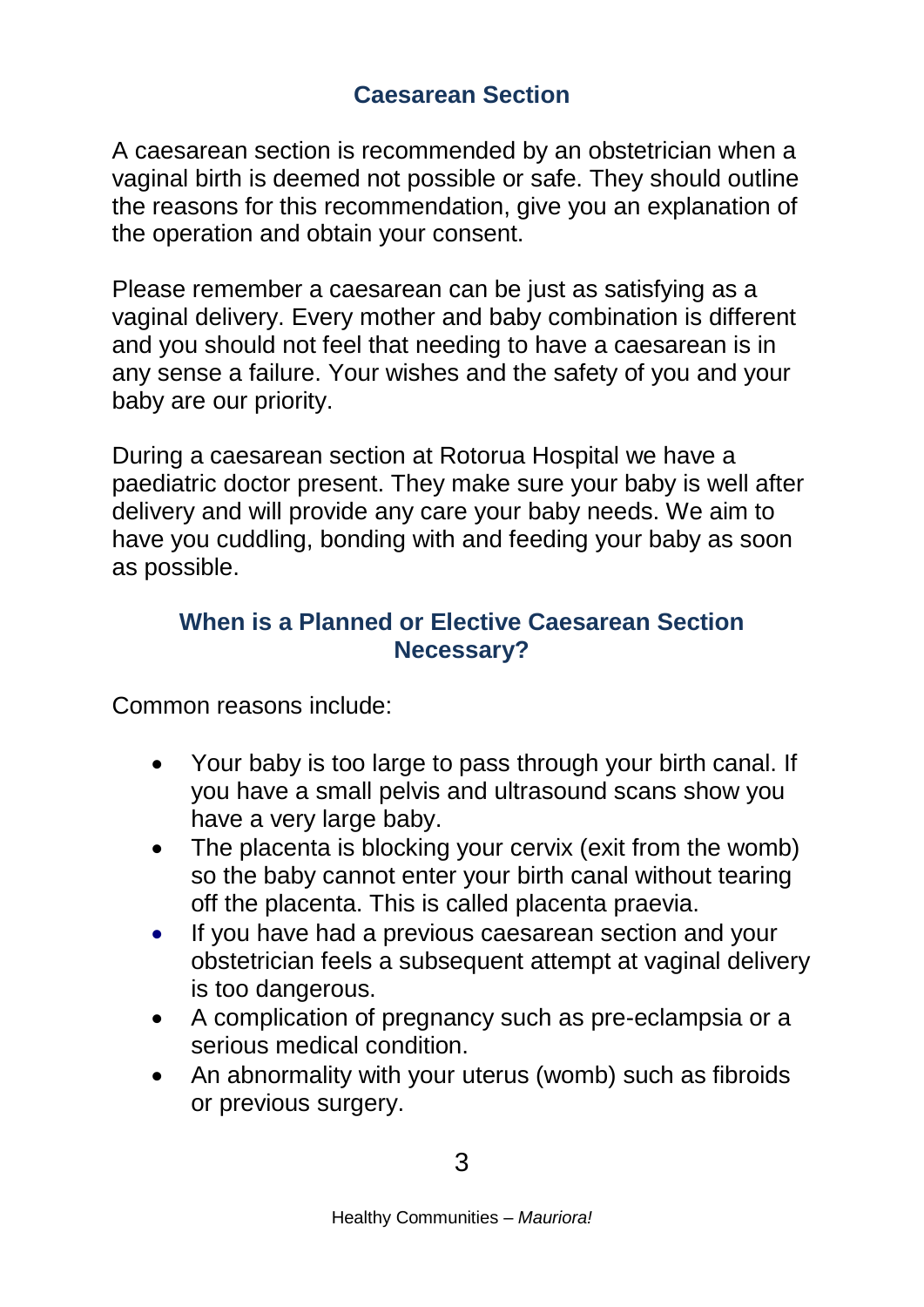- An active infection in the birth canal such as genital herpes at the onset of labour.
- If your baby is not in the usual position (coming head first down your birth canal) they can get stuck during a vaginal delivery so a caesarean may be safer. Common unusual positions include transverse (lying on the side) or breech (bottom first).

*Some women go into labour before the date for their caesarean. If this happens we do the caesarean as soon as possible whilst monitoring mother and baby to ensure both are okay. If this happens to you make sure you inform staff of your birthing plan as soon as possible upon arrival to the hospital.*

# **Obstetric Anaesthetic/ Labour analgesia information**

You may find the information available on these websites useful

- [www.yourlabouryourway.co.nz](http://www.yourlabouryourway.co.nz/)
- [www.yourcsection.co.nz](http://www.yourcsection.co.nz/)
- [www.labourpains.com](http://www.labourpains.com/)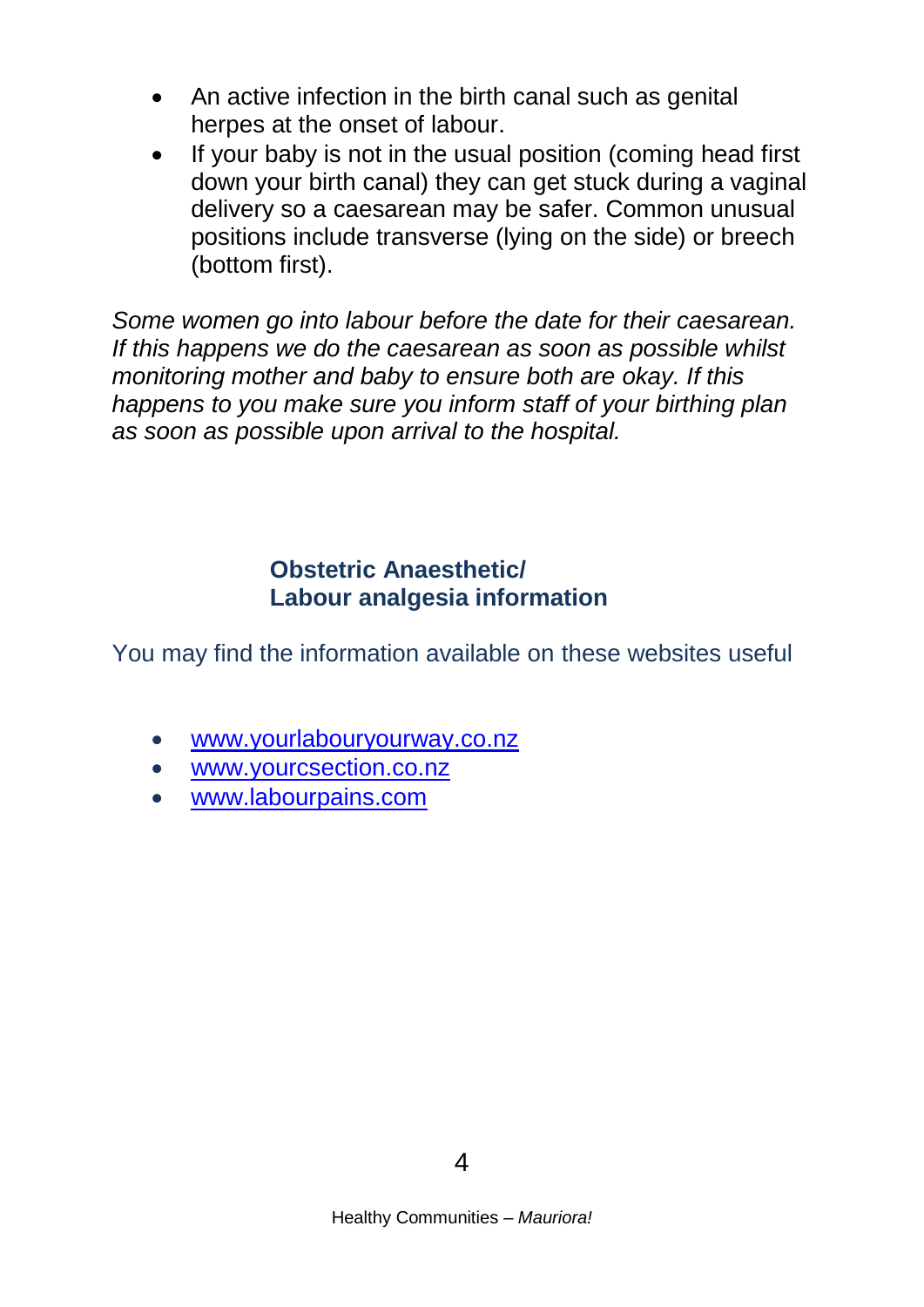# **Preparing for Your Admission**

To prevent wound infection it is important to avoid shaving or waxing your pubic hair at least two weeks before your caesarean. Shaving and waxing can damage the skin and the risk of infection due to skin damage or ingrown hair needs to be avoided.

- Do not use body lotion, talcum powder or make-up on the day of your caesarean.
- We suggest leaving jewellery somewhere safe at home.
- If possible we like to have a finger or two free of nail polish/ false nails so we can put an oxygen monitor on that finger.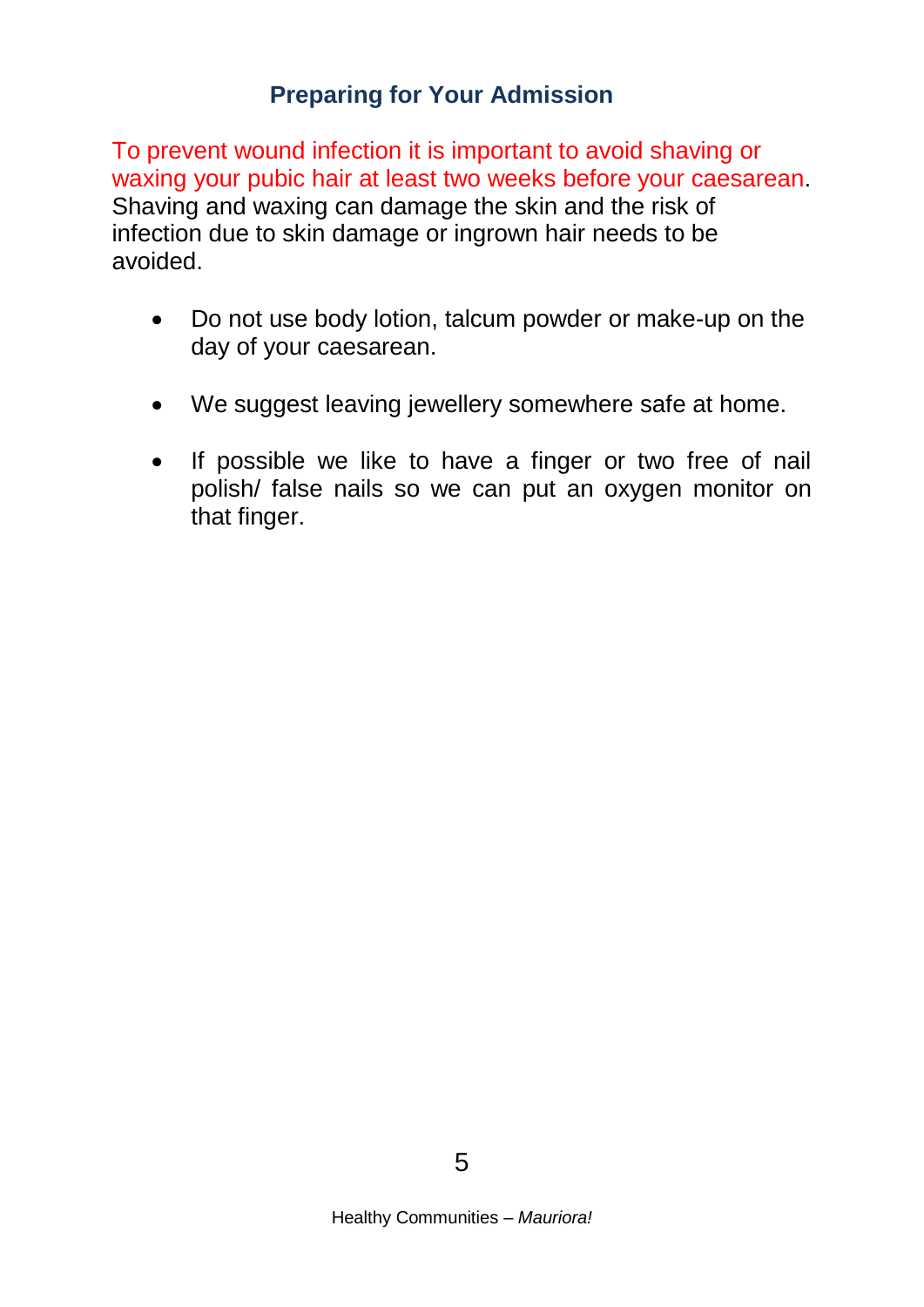# **Chlorhexidine Wash**

Please use the antiseptic shower wash provided the night before your caesarean section and again on the morning of your caesarean section. Follow the instructions below.

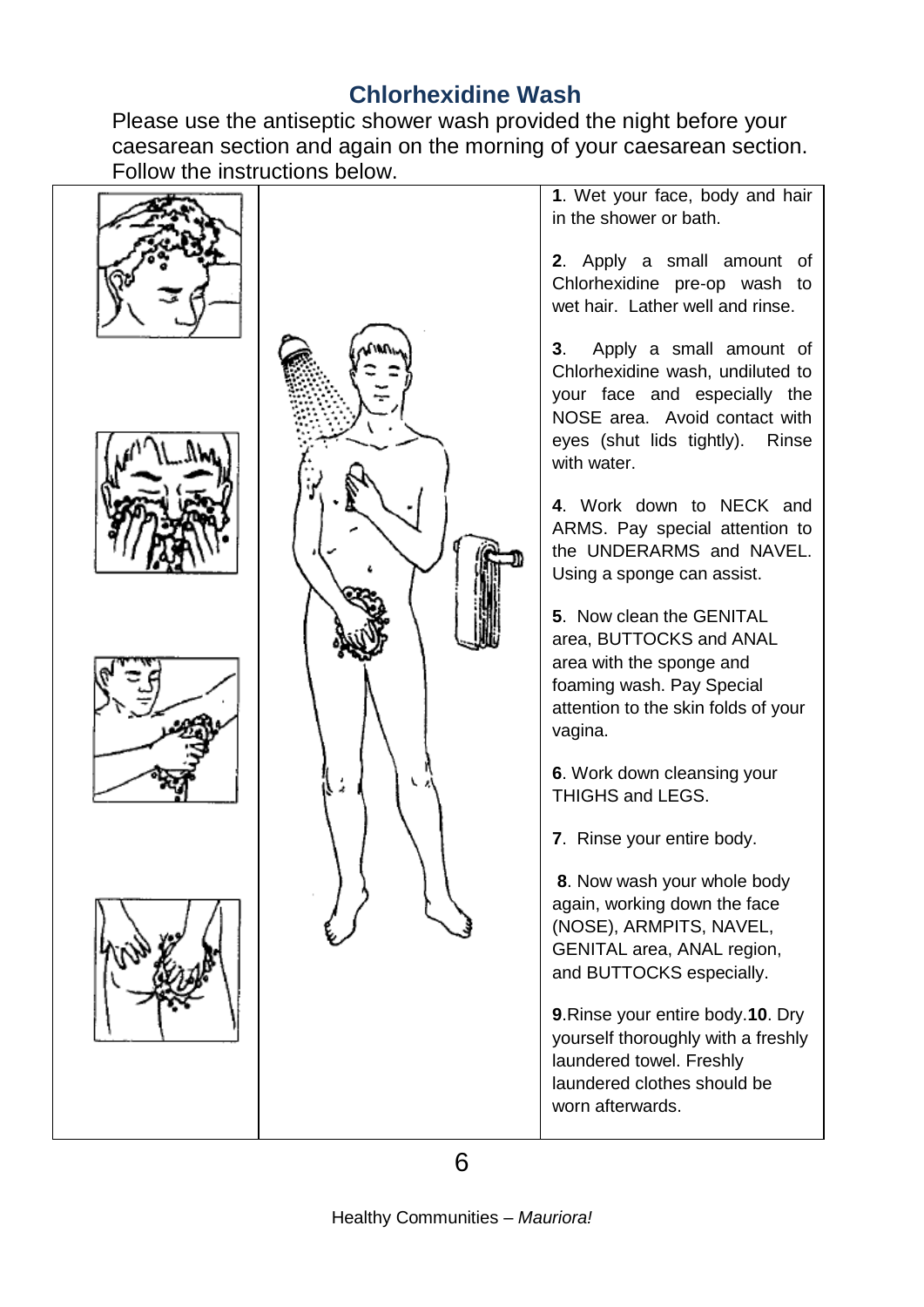# **Fasting Guidelines**

You are able to eat food up until six hours before your caesarean section. Please do not chew gum or suck lozenges during the 6 hours prior to surgery.

You may drink clear fluids up until two hours before your caesarean section. If you put a clear fluid in a glass you can see and read clearly through the glass (eg. water, powerade, black tea). Milky drinks or juice with pulp are not clear fluids.

The midwife co-ordinator will be able to give you more specific fasting times once the time of your caesarean section is known.

# **Patient frequently asked questions:**

# **Q: Why can't you eat or drink before your surgery/procedure?**

**A:** It is important to stop eating and drinking in plenty of time before the operation i.e. be 'Nil by Mouth'.

The body has a protective reflex which keeps food in the stomach and prevents it coming back up into the lungs, but this is lost under anaesthesia. Therefore if there is food in the stomach, there is a higher risk of regurgitating this food and this may enter the lungs and cause pneumonia and complications may include death from this. This is called aspiration.

## **Q: Why is aspiration so bad?**

**A:** If stomach contents enter the lungs it can cause pneumonia (nasty chest infection) and make you very unwell and prolong your stay in hospital.

# **Q: Should I wake 2 hours before the scheduled time for the procedure or surgery to have a drink of clear fluids?**

**A:** Yes, avoiding dehydration is very important. It also adds to your comfort before the operation not to be thirsty and can prevent nausea after the surgery.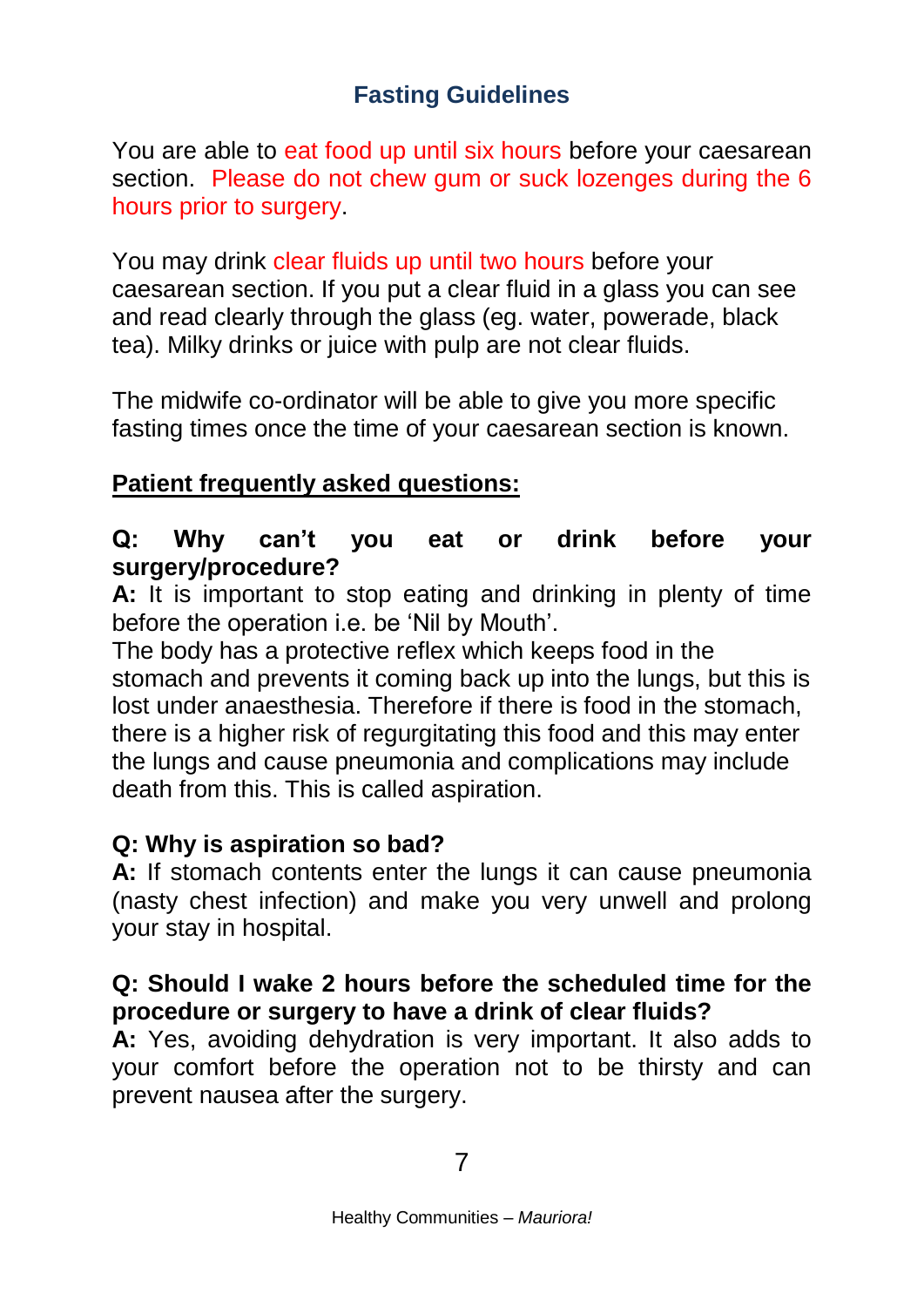### **Q: What are clear fluids?**

**A:** Water, clear juice (no pulp), black tea or black coffee, isotonic sports drinks, but NO milk based drinks. Any fluid you can read a newspaper through. No alcohol or anything fizzy.

**Please note:** If you have any questions about these fasting guidelines for your child please contact either pre-assessment clinic or Fiona Hamilton (antenatal midwife co-ordinator (see page 2)

# **Pre-operative Medications**

The evening before your caesarean section;

1). Take one Omeprazole tablet before going to bed.

2). Stop eating and drinking as per the fasting guidelines above or as instructed by the midwife co-ordinator.

3). You will receive another Omeprazole tablet on arrival to hospital on the morning of your procedure.

## **Medications**

On the day of your surgery take the following medications as normal:

………………………………………………………………………… …………………………………………………………………………

 $\mathcal{L}^{\text{max}}$ Stop the following medications:

………………………………………………………………………… ………………………………………………………………………… …………………………………………………………………………

Other pre-operative instructions:

………………………………………………………………………… ………………………………………………………………………… …………………………………………………………………………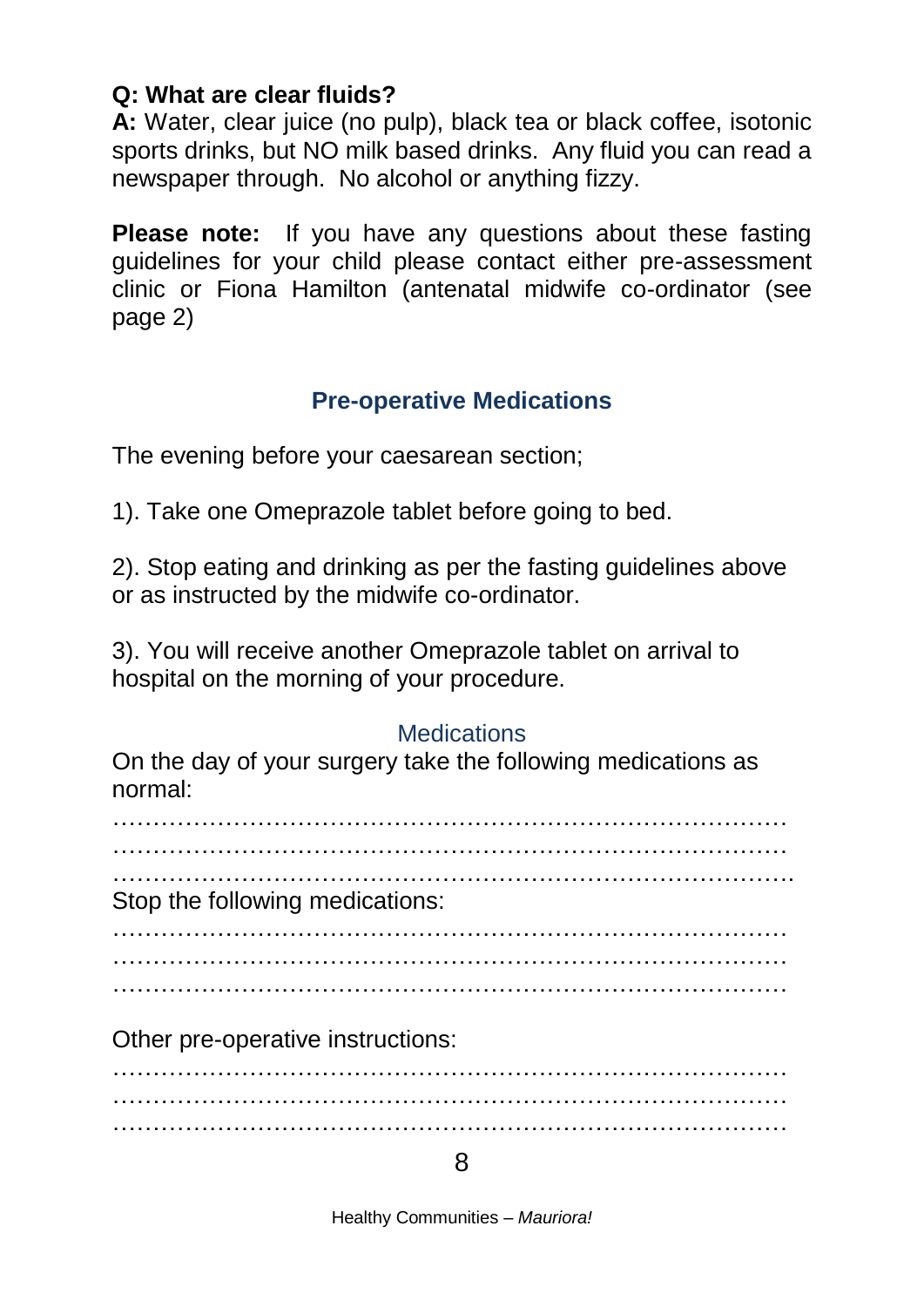# **On the day of your surgery**

- The ante-natal co-ordinator will advise you where to arrive on the day.
- Prior to going to theatre you will be asked to change into a hospital gown.
- You will be met by the Anaesthetist looking after to you and he or she will ask you to sign the consent form for the anaesthetic.
- You will have an IV cannula (drip or Luer) inserted into your arm or hand.
- The midwife will assist in trimming any excess pubic hair on the lower part of your abdomen.
- A urinary catheter is a plastic tube put in to drain your urine. You can choose to have your catheter put in prior to coming to theatre, or in theatre once the spinal anaesthetic is in.

# **Anaesthesia**

On the day of your caesarean your anaesthetist will talk to you, explain the planned anaesthetic and answer any questions you have. They will ask you to sign a consent form. An important part of the consent process is that you have information about what to expect prior to your day of surgery. The pre-assessment nurse specialist will discuss the following information with you including the likely type of anaesthetic you'll receive and if necessary ask you to see an anaesthetist while you are in pre-assessment clinic. You may also request to see an anaesthetist at this time if you wish.

If you have medical or specific pregnancy issues which place you at high risk of complications from the anaesthetic or caesarean this will be specifically discussed with you by an anaesthetist. The vast majority of women having a caesarean section are young and healthy and the risk of any type of life threatening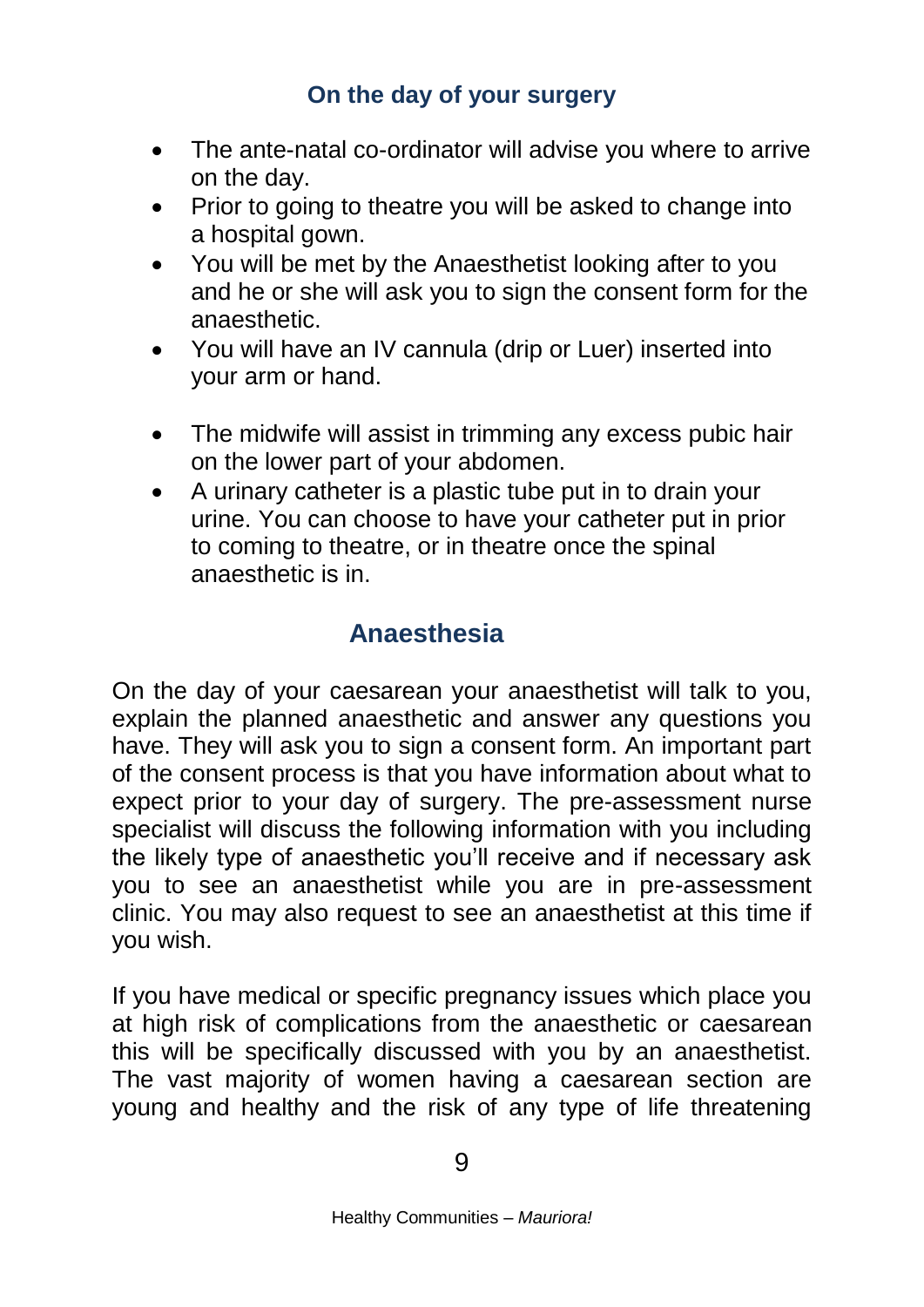complication, or death is extremely small. These would include massive bleeding, allergic reactions or delivery complications affecting the heart or lungs. Your anaesthetist will be with you from start to finish and is trained to recognise and treat these complications should they occur.

In Rotorua Hospital the main type of anaesthetic for a caesarean section is a spinal anaesthetic which includes a small dose of spinal morphine.

# **Spinal Anaesthetic**

A spinal anaesthetic is an injection with a very fine needle into the lower part of your back. There is a bag of fluid which bathes your spinal cord and the nerves which come from it. Putting numbing medicine (local anaesthetic) and morphine into this fluid below where the spinal cord finishes, makes your abdomen and legs numb for 2-8 hours and gives pain relief for up to 24hours.

The process for a spinal is as follows. You and your support person will be brought into theatre and you'll be asked to move onto the operating bed. You sit up with your legs over the side and feet supported on a stool. You'll then be assisted into a curled up position. Cold antiseptic is put onto the lower back and local anaesthetic is injected into the skin and muscle to make it go numb. The local anaesthetic stings for a few seconds before things go numb. The spinal anaesthetic is then done. The whole process should be no more painful than a dentists injection and generally only takes a few minutes.

The first thing you'll notice once the spinal injection is completed is your bottom and legs going warm, then tingly, then numb. Sometimes women feel lightheaded or sick. Tell the anaesthetist straight away if this happens so they can help make you feel better. Sometimes women get the shivers or shakes. There's nothing we can do about this unfortunately but it's usually quite short-lived and goes away on its own.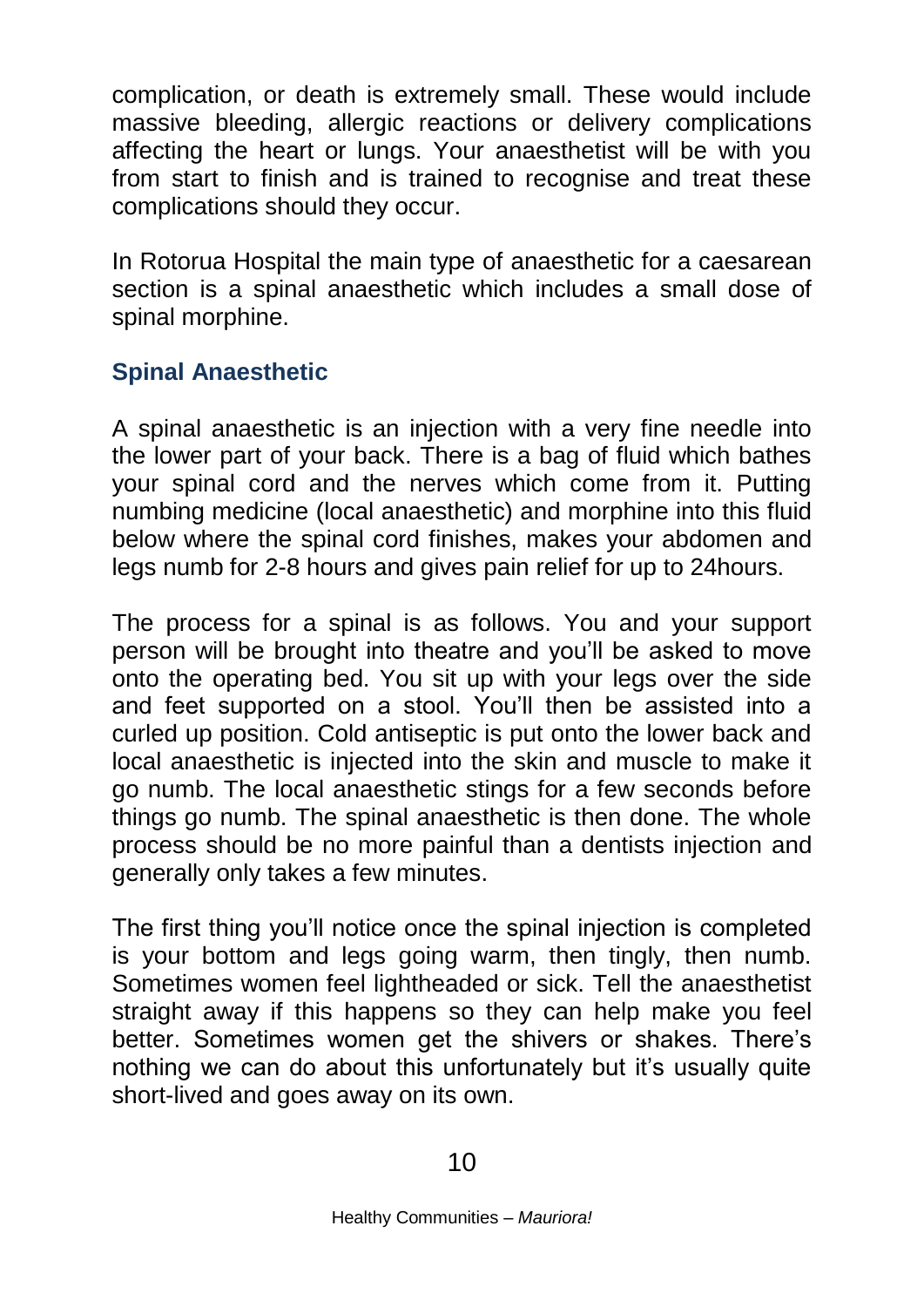Once the spinal injection is completed you are helped to lie down and the bed is tilted a bit. We then wait for you to be properly numb before the operation starts.

There are lots of different types of nerves in your spine. The nerves which the spinal anaesthetic blocks the best are the nerves which feel pain and cold. Nerves which feel touch and nerves which move your legs are the hardest to block.

Because of this women can sometimes feel there's something going on inside their tummy during a caesarean. Please do not be frightened if this happens to you. Many women tell us it feels like 'someone washing the dishes' inside their tummy- but there is no pain and they are quite comfortable with it. Your anaesthetist will be with you from start to finish of your caesarean to keep you safe and comfortable. You should not feel pain. If you do we will discuss the options with you but will usually put you to sleep and administer a general anaesthetic.

The reasons why we generally recommend a spinal anaesthetic are;

- Studies of many women having caesarean sections show that a spinal anaesthetic is slightly safer than a general anaesthetic.
- Your support person can be in theatre with you.
- You are awake for the birth of your baby.
- Your baby has less/no anaesthetic drug exposure.
- You can bond with and feed your baby faster.
- To avoid the sleepiness and nausea that often follows a general anaesthetic.

# **Risks from a spinal anaesthetic include**;

- Not being able to perform the injection correctly or it not working properly. If this happens we will either try again or put you to sleep for a general anaesthetic.
- Nausea/vomiting from lowering your blood pressure or from the spinal morphine.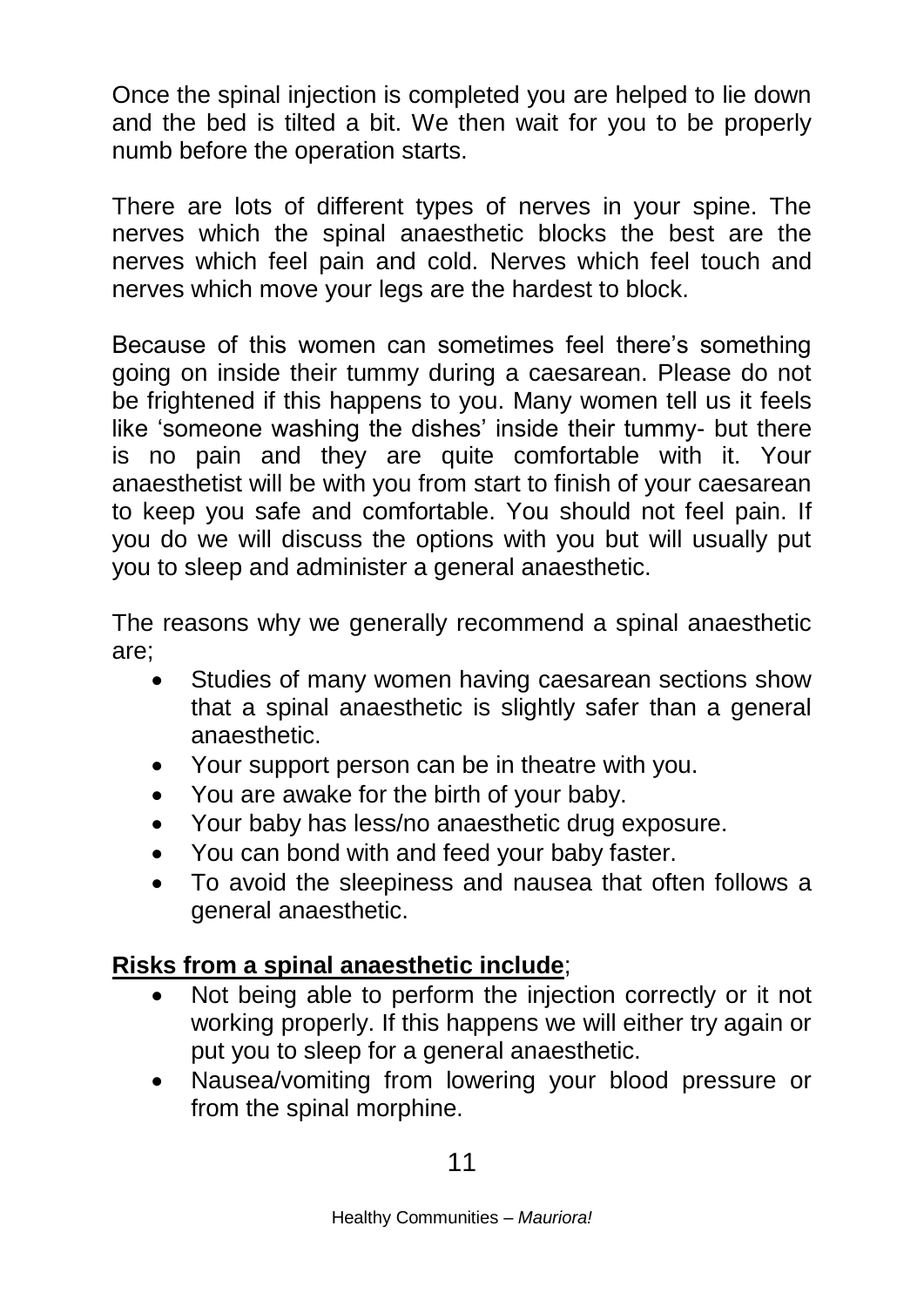- A headache ( $<$  1 in 1000)
- Nerve damage or injury. Permanent nerve damage or paralysis occurs in < 1 in 100,000 spinal anaesthetics.

# **Epidural Anaesthetic**

If you go into labour and have an epidural put in we can use this for a caesarean section.

An epidural is a fine plastic tube which is placed in a space which surrounds the nerves in your back. It is typically used to help relieve the pain from being in labour. If a caesarean section is then needed we can put enough numbing and pain relief medicine down the plastic tube so it works the same as a spinal.

The process for inserting an epidural and the risks of an epidural are similar to those for a spinal.

In Rotorua Hospital we will place an epidural for pain relief during labour, but if you are coming specifically for a caesarean section a spinal anaesthetic is the better option.

# **General Anaesthetic (GA)**

This is where we give you medicine through your intravenous line (drip or luer) which puts you to 'sleep.' We stay with you throughout the operation; keeping you 'asleep' and giving you pain relief. Then when the caesarean is finished we stop the medicine which is keeping you 'asleep' allowing you to 'wake up.' The advantages of GA over spinal are that you should not have any memory or sensations from the operation, and in certain medical or pregnancy related conditions a GA may be safer.

Reasons we would perform a GA for a caesarean section are;

- We are unable to insert a spinal anaesthetic or the spinal anaesthetic doesn't work as expected,
- If you are unwilling to have a spinal or unwilling to be awake for the caesarean,
- Certain medical or pregnancy related conditions.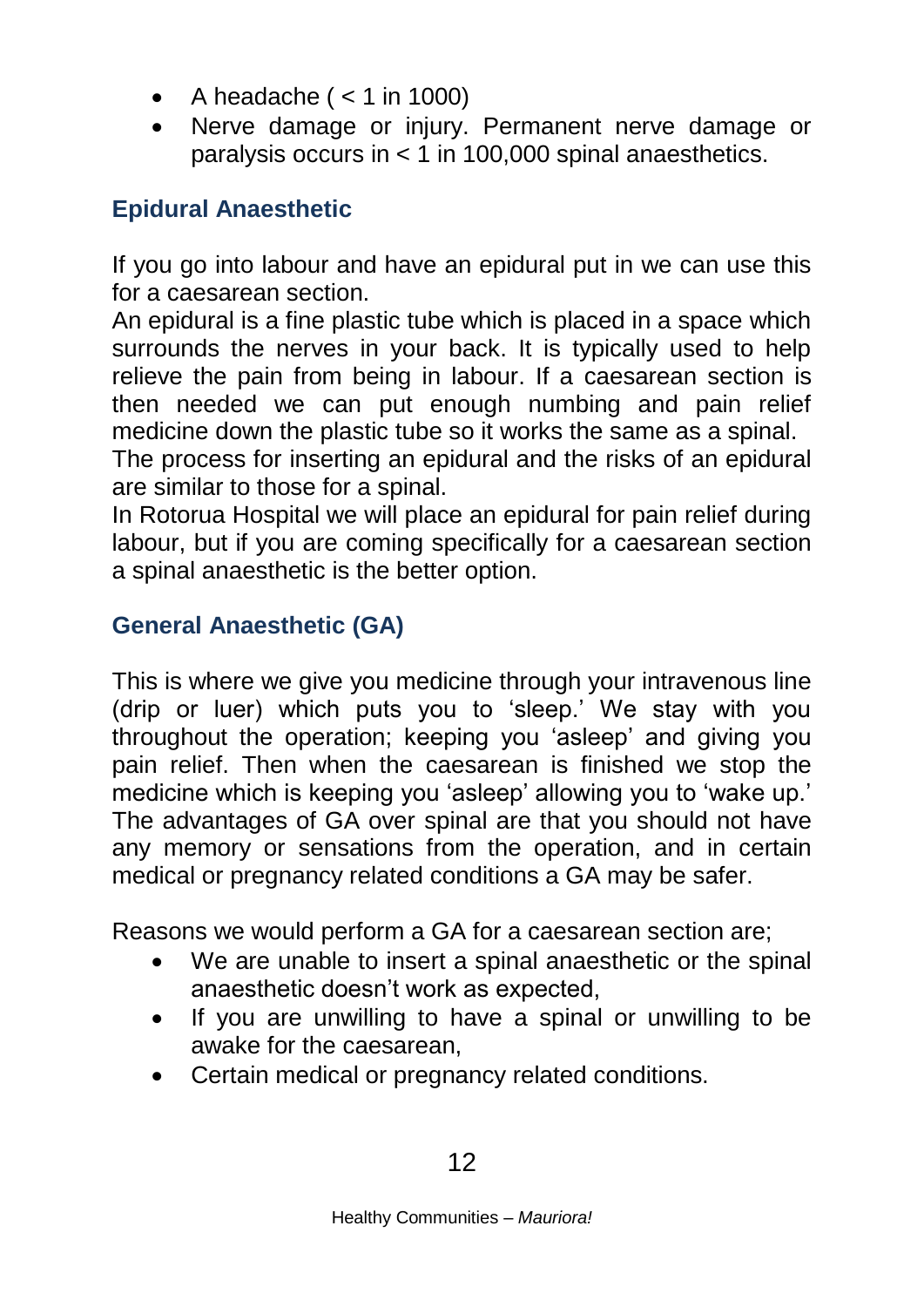We know from the many millions of women who have had caesarean sections around the world that the spinal anaesthetic technique is slightly safer. However in almost all circumstances if you need a GA it is still very safe. The main increased risk of a GA over a spinal is if your body size is very large or if we have difficulty placing a breathing tube in you once you have been put to 'sleep.'

# **Disadvantages of a GA**;

- Your support person cannot be in theatre while you are asleep.
- You will be sleepy for a period of time after the caesarean so it takes a bit longer to bond with and feed your baby.
- Your baby will have some exposure to the GA medicines so may be a bit sleepy as well.
- Nauseating effects from the GA medicines,
- Risk of chipping teeth or damage to lips from placing the breathing tube.
- Remembering something from the operation (approx. 1 in 1000).
- Allergic reactions or nerve injuries from lying still and not moving (approx. 1 in 5000).

If you want, or need to have a GA we will generally ask you to lie on the operating bed and have the antiseptic and surgical drapes placed on your tummy before we put you to 'sleep.' This means the operation can start as soon as you are 'asleep' and minimises the amount of GA medicine your baby receives.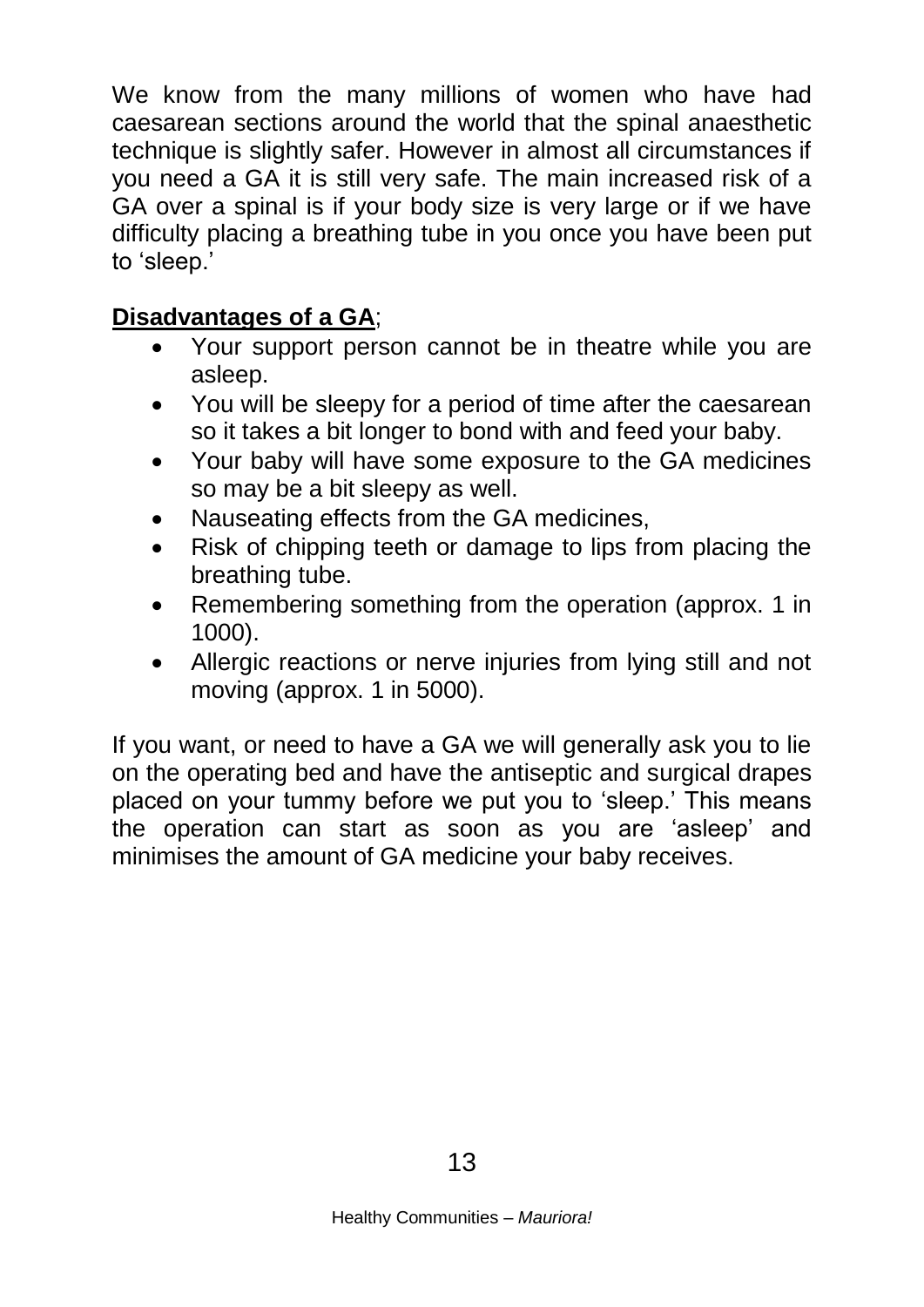# **Partner/Support Person Information**

If you have a spinal anaesthetic and are awake for your caesarean your partner/support person is very welcome to accompany you to theatre and stay with you throughout the operation. If you have to be asleep for the caesarean (a general anaesthetic) your partner/support person will be asked to wait in the waiting area.

The operating theatre is a sterile area, so they will be asked to change into theatre clothes and it is important that they are careful not to touch any of the operating drapes or move around the room too much. Once inside they will be guided as to where to sit. **If they feel unwell they should immediately inform a staff member and lie on the floor if they are about to faint.**

We encourage you to welcome your baby and take as many photos are you wish. Please note:

- Only one person is allowed to support you in the theatre as the space is limited.
- Please do not take photos of staff without their permission.
- Please do no use cell phones to make or receive calls whilst in theatre.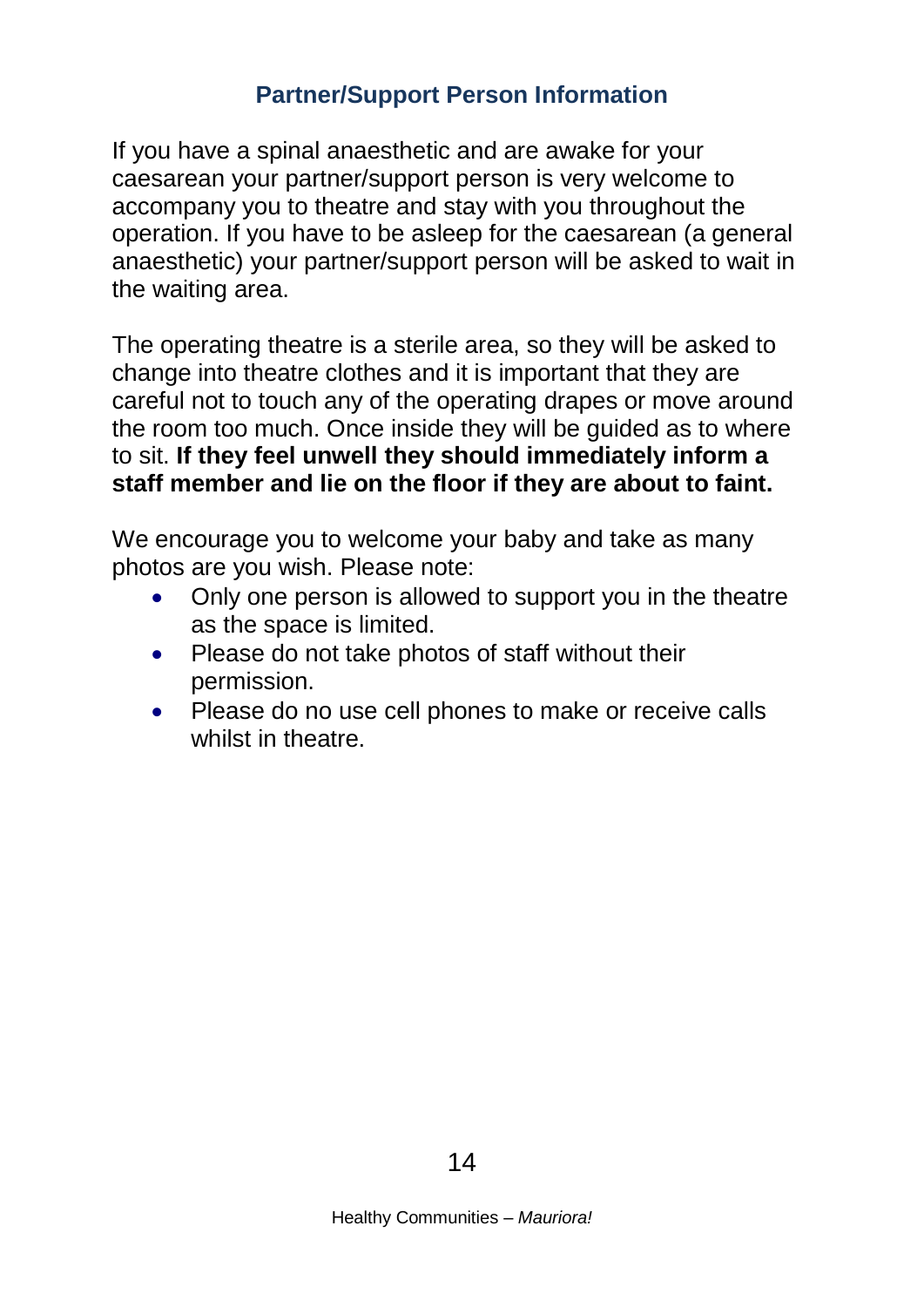# **Pain Relief after Your Caesarean Section**

After your caesarean an important aspect of your care is management of your pain. Acute pain from a caesarean usually improves rapidly over the first few days, but pain is very much an individual experience and no-one can tell you exactly what your experience will be.

If you have a spinal anaesthetic we usually place a small amount of morphine in the injection. This should give good pain relief for the first day or so in combination with paracetamol and antiinflammatory tablets.

If you have a general anaesthetic you will be given intravenous morphine in theatre and after the operation will have paracetamol, anti-inflammatory and morphine tablets to control your pain.

Unfortunately morphine can have side effects including nausea, itchiness, sleepiness and constipation. Some people experience none of these while others experience them all.

Good post-operative pain relief is important for your physical and mental well being. It reduces the stress on your body and promotes faster healing. It enables you to walk sooner and breathe properly and deeply. Walking and breathing properly are important to minimise post-operative clots in your legs and lung problems respectively. You will also be better able to care for and feed your baby if your pain is well controlled.

All the medication we give you for pain relief after your caesarean is okay while you are breastfeeding. Your baby may receive a tiny amount of the medication but it will do them no harm. Breast feeding is good for your baby and good pain control is a key to successful breast feeding after a caesarean.

It is very important to take **regular** pain relief while you have pain from your caesarean as it works better. Taking pain relief only when the pain gets bad means you will be more uncomfortable

15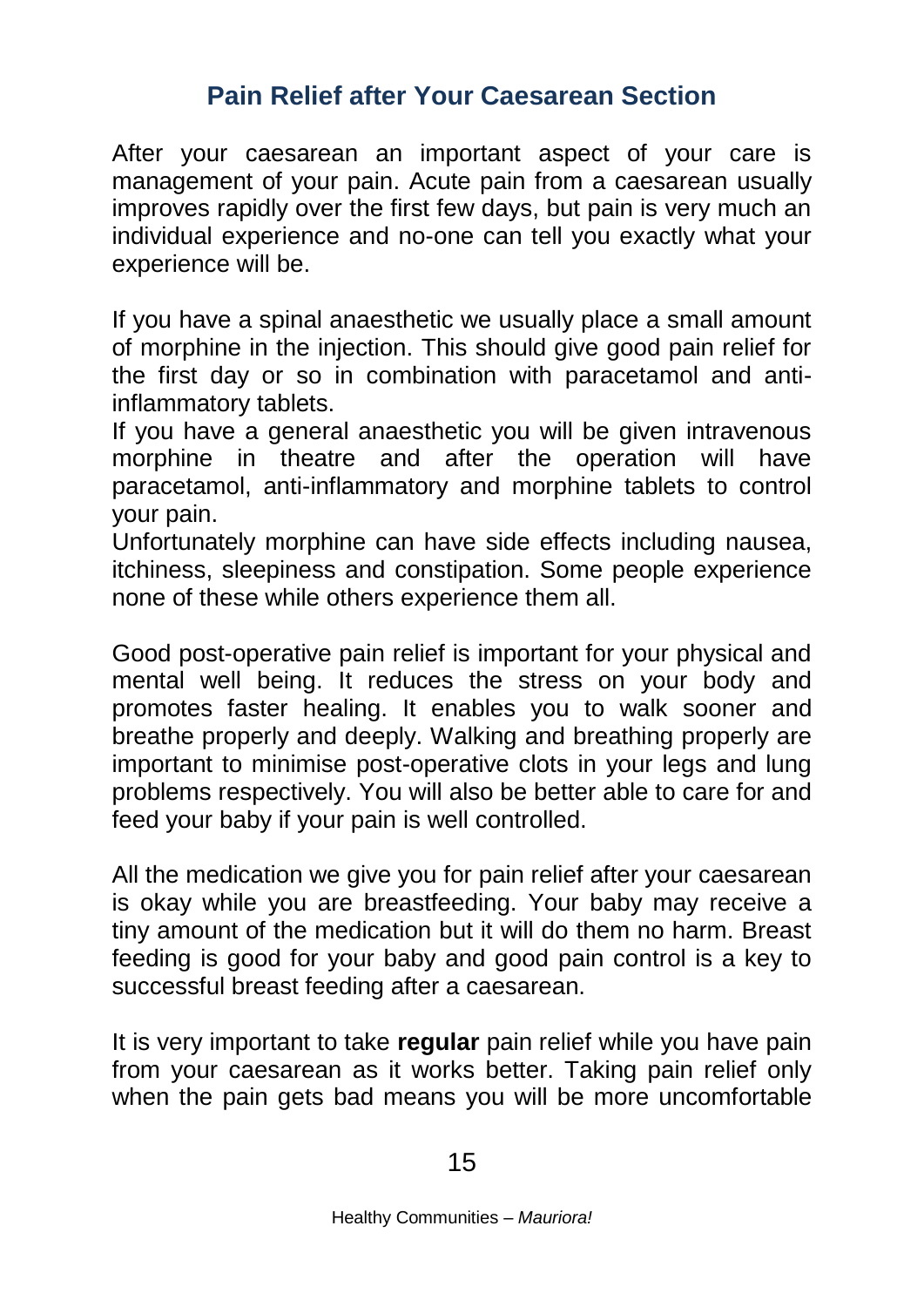for longer and the medication doesn't work as well. It is easier to beat pain than try and catch up with it.

Some people worry about becoming addicted to pain relief medication. This is extremely unlikely. The pain from your caesarean should reduce as you heal and you then won't need strong drugs to relieve your pain.

After your operation our nurses will regularly assess your pain using a pain rating scale. An accurate assessment of your pain provides valuable information on **how well we are looking after you and reducing your pain.** This is the pain scale we typically use to assess your pain. You will be asked to grade the severity of your pain from 0 to 10.



If at any time whilst in hospital you feel your pain is too severe for you to move, cough or function- please ring the bell to call your nurse. They can help to reduce your pain and help you get better sooner.

16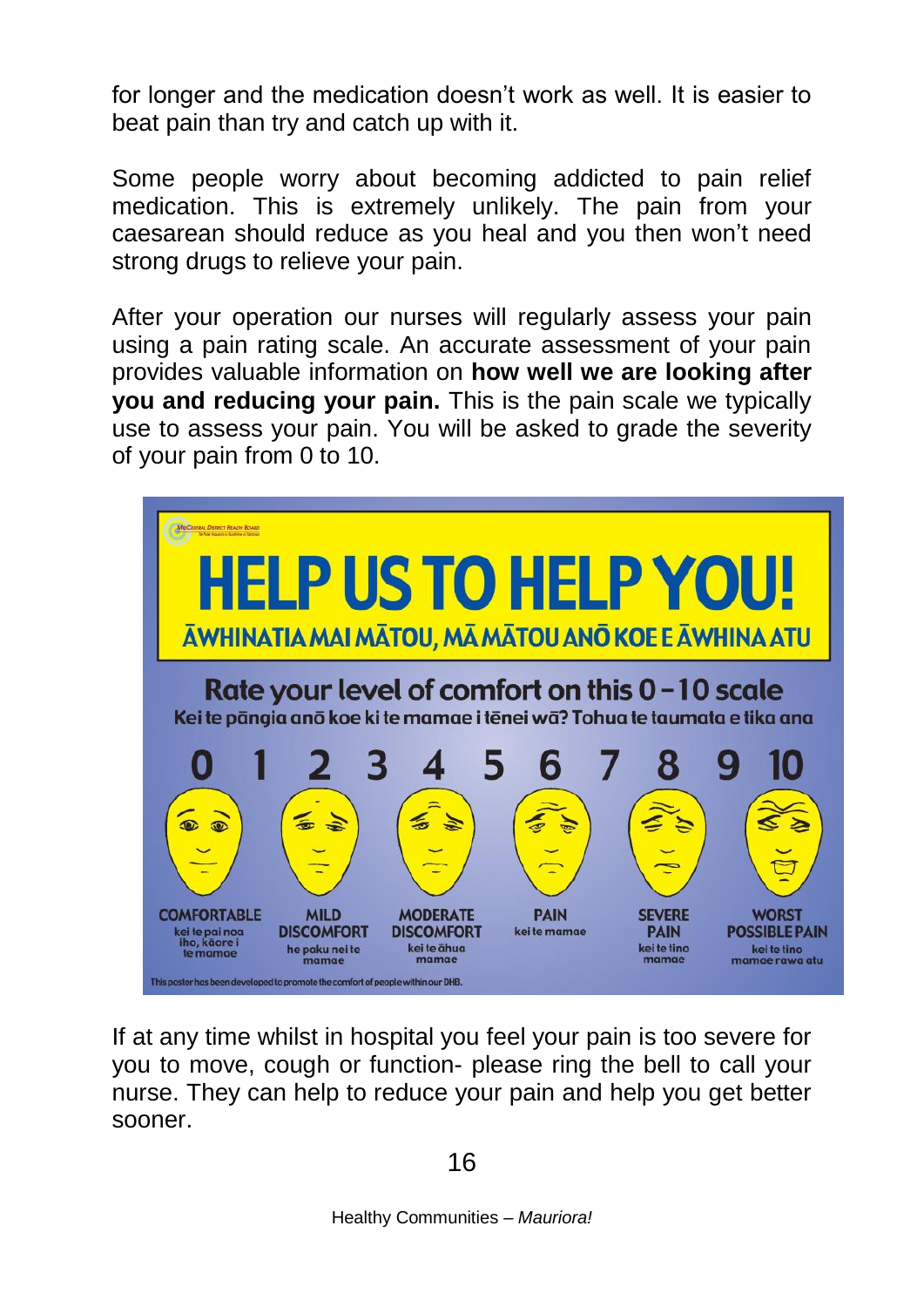## **Improving your recovery after a caesarean section**

You should drink water and start post operative pain relief in the recovery area.

Once you have returned to the ward your goals should be to drink normally, have a snack or light meal.

Start mobilising 6-8 hours after your operation. Your midwife will check that it is safe for you to get out of bed first. Start with moving from your bed to sit on a chair or taking a short walk around your room. Your catheter will be removed 6-8 hours after the caesarean.

Feed your baby and make sure you are eating and drinking well.

Do not over tire yourself and do not let visitors over tire you. A morning or afternoon rest can be helpful. The kinder you are to yourself and the more assistance you accept the sooner you will return to full health.

To aid in the healing process we recommend that you avoid lifting for up to six weeks after your surgery. This includes lifting other children, full laundry baskets, nappy buckets and heavy groceries also avoid vacuuming.

You will be asked not to drive for about six weeks for your safety and the safety of others.

Although most women are pleased to be having a caesarean, it is not uncommon to have feelings of anxiety, failure or guilt. You may have found having a caesarean traumatic and upsetting and feel cheated about not having the birth you had planned for. Talking these feeling through with your partner, family members, your doctor and midwife may help.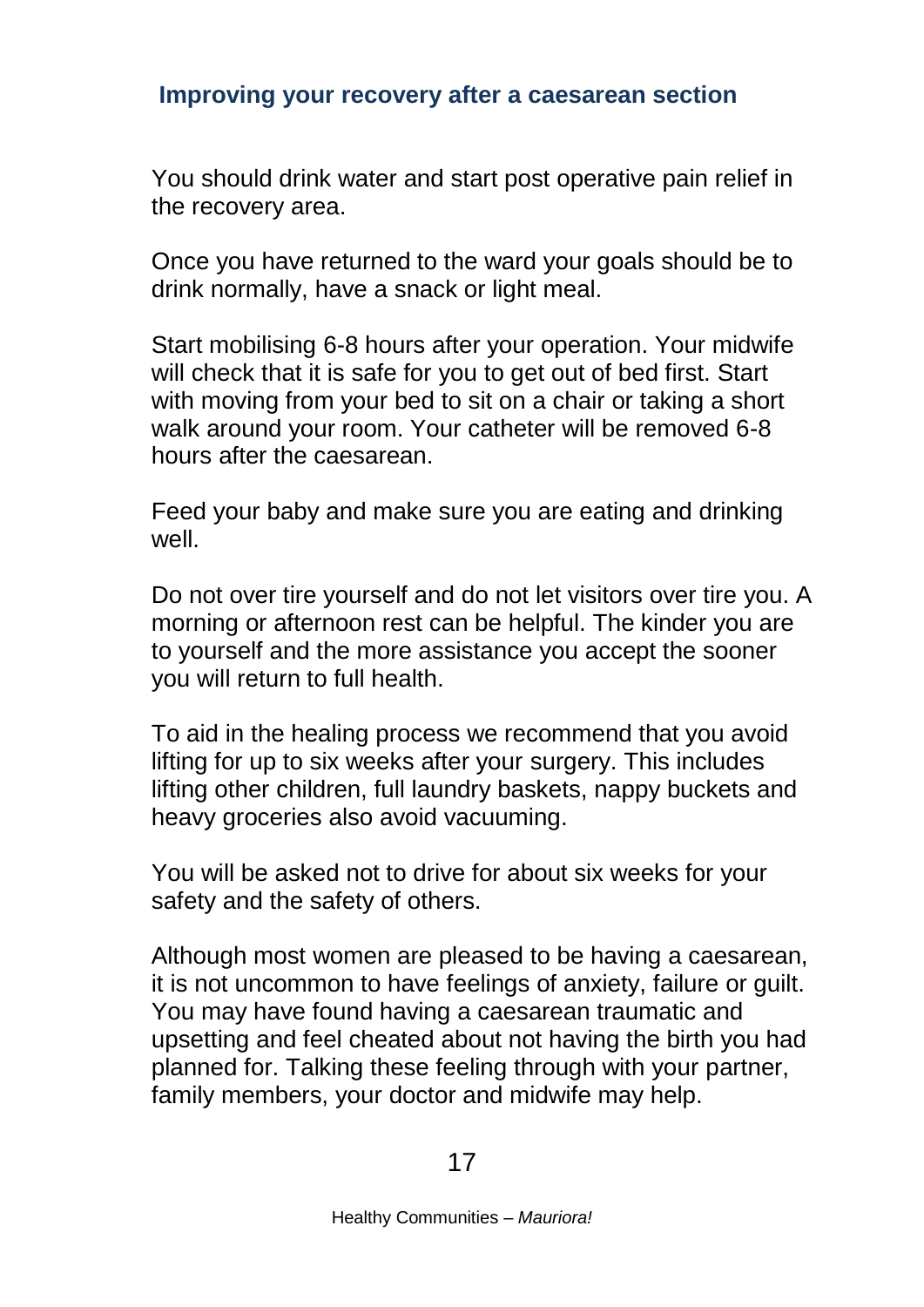For some women bonding with baby happens straight away, whereas for others it takes longer. Regardless of the type of delivery you have, bonding will happen.

Give yourself time to get to know your baby.

# **On discharge please make sure**

That you are given a script for pain relief.

That you are aware of when you need to come back to hospital (if you develop a fever, a red or leaky wound, increasing pain in your tummy, back or wound).

That you are aware of any follow up appointments for you or baby.

# **Transport**

- If transport will be difficult to access on the day of your admission you can try the following:
- St Johns shuttle will provide transport for a gold coin donation, not always available for early morning pick ups though, and will need to be booked.
- St Johns health shuttle 0800 785 646
- Otherwise for all transport bookings and enquires please contact the Lakes DHB hospital shuttle service on:
- 0800768 537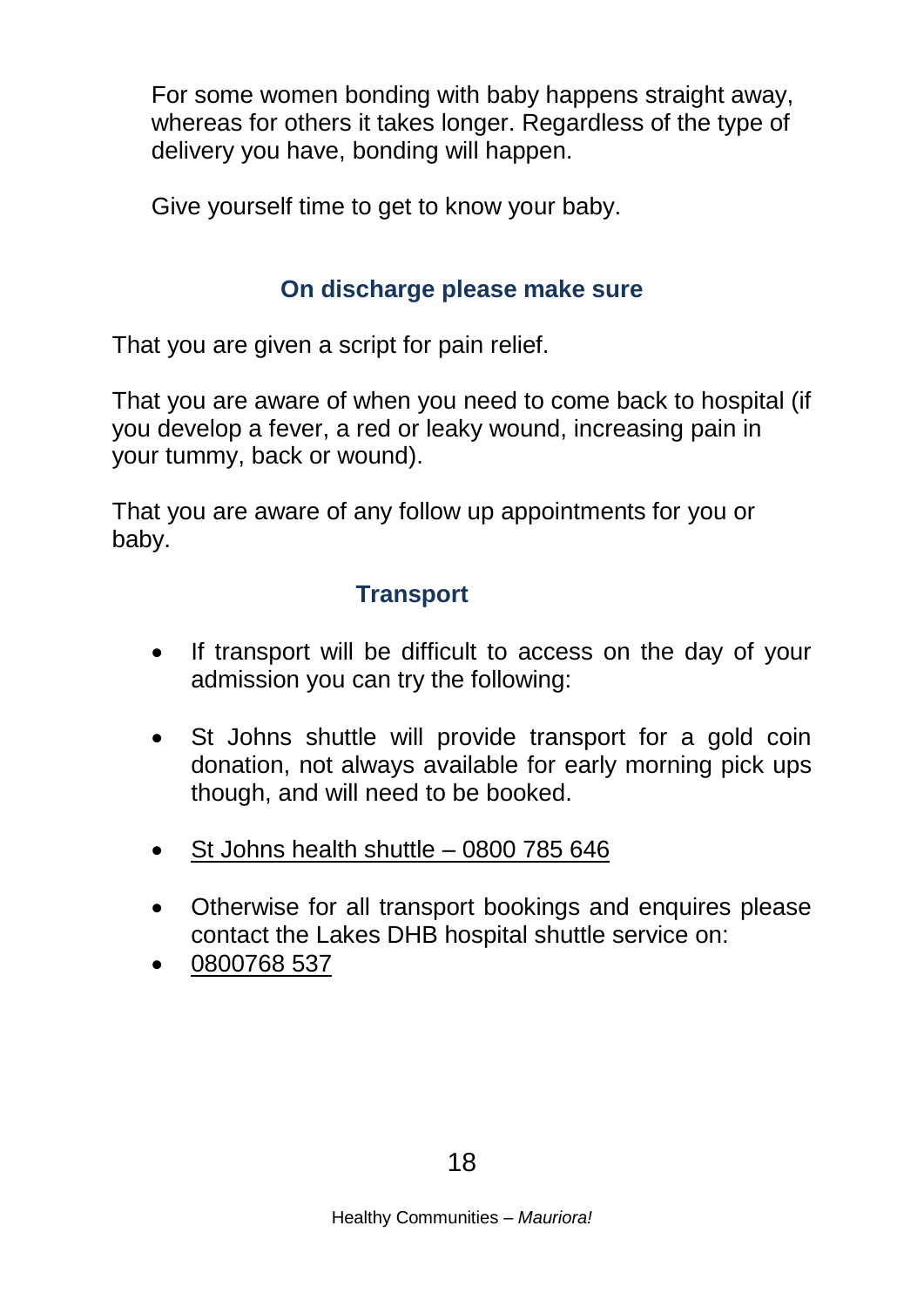# **Preventing infection after surgery**

# **What is a surgical site infection?**

A surgical site infection (SSI) is the infection of the surgical wound when a patient has had surgery. Some SSIs only involve the skin but others are more serious and can involve the tissues under the skin, organs or implanted material such as joint replacements.

Most patient who have an operation do not develop an infection. If infections do develop however, they can make recovery from your operation more difficult because they cause additional illness and stress.

# **What are the symptoms of an SSI?**

Some of the common symptoms of an SSI are:

- $\triangleright$  Redness and pain around the area where you had surgery
- > Drainage of cloudy fluid from your surgical wound
- Fever (feeling hot and/or cold and unwell)

# **Can SSIs be treated?**

Yes. Most SSIs can be treated with antibiotics. Sometimes patients with SSIs also need more surgery to treat the infection.

# **What are hospitals doing to prevent SSIs?**

To prevent SSI's, doctors, nurses and other health care staff:

- $\triangleright$  Clean their hands and arms up to their elbows with an antiseptic just before the operation
- $\triangleright$  Wear hair covers, masks, gowns and gloves during the operation to keep the surgery area clean
- $\triangleright$  Remove your hair around the operation site using electric clippers – not a razor, which could irritate the skin and make it easier to develop an infection
- $\triangleright$  Give you antibiotics before your surgery starts
- $\triangleright$  Clean the skin at the operation site with an antiseptic that kills bacteria (germs)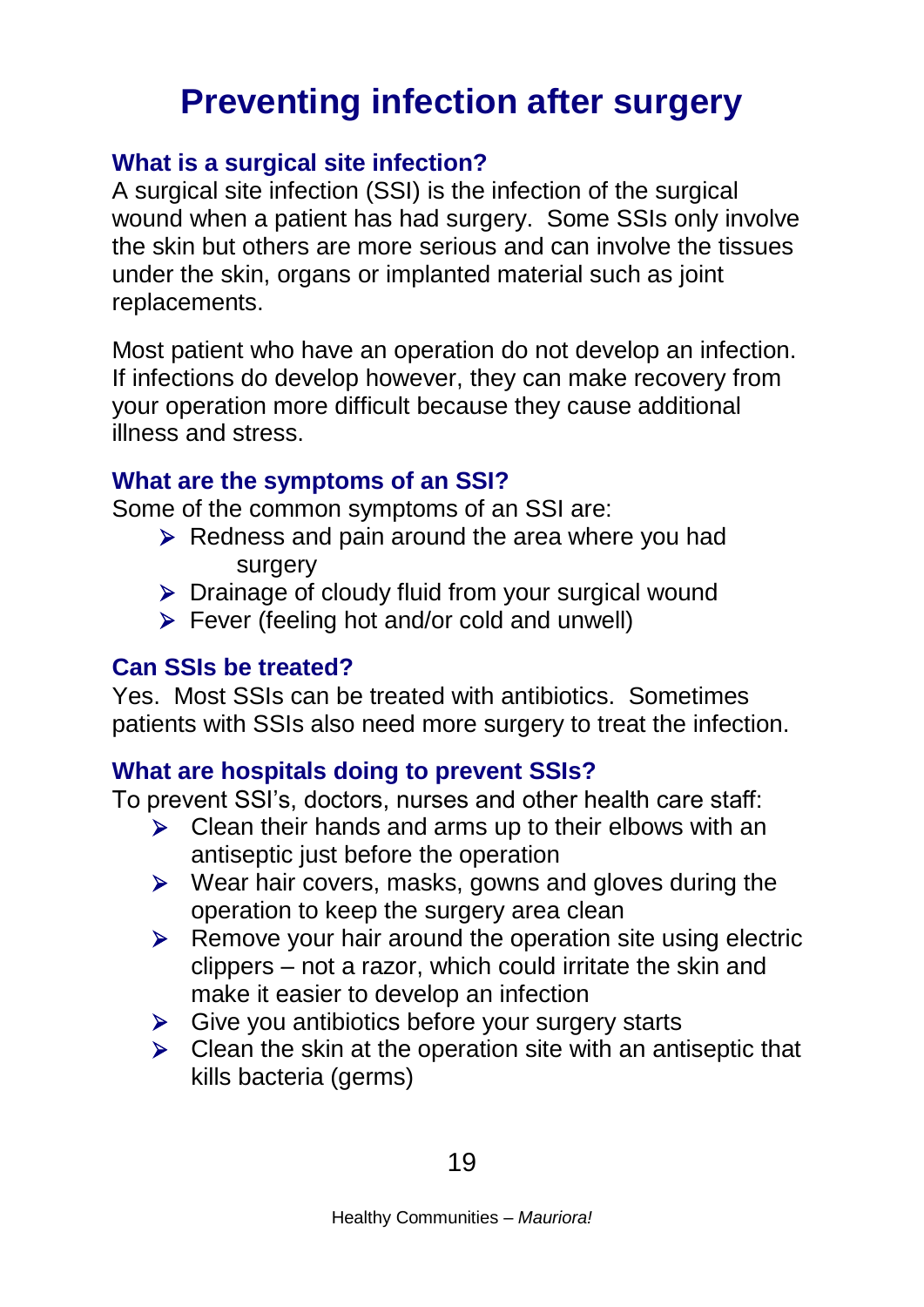## **What can you and your family/whanau do to help prevent SSIs?**

Before your operation:

- $\triangleright$  Tell your doctor about other health problems you might have, such as diabetes – these could affect your surgery and your treatment
- $\triangleright$  If you smoke, talk to your doctor or ask to be referred to your local smoking cessation programme for support to stop smoking before your surgery – patients who smoke get more infections
- $\triangleright$  Don't shave where you will have surgery

# **At the time of your operation:**

- $\triangleright$  Speak up if someone tries to shave you with a razor before your surgery. Ask why you need to be shaved rather than clipped
- $\triangleright$  Ask if you will get antibiotics before surgery.

# **After your operation:**

- $\triangleright$  Clean your hands with soap and water or an alcohol based hand rub before and after touching our wound
- $\triangleright$  If you're worried a doctor, nurse or other health care worker may have forgotten to clean their hands, its OK for you or your family/whanau to remind them.

# **What do I and my family/whanau need to do before I go home from hospital?**

- Ask your doctor or nurse to explain everything you need to know about taking care of your wound.
- $\triangleright$  Before you go home, make sure you have the name and contact details of the health provider or hospital to call if you develop signs or symptoms of an infection.

Name of health care provider/hospital:……………………………

Contact number:………………………………………………………

# **Always clean your hands before and after caring for your wound**

# 20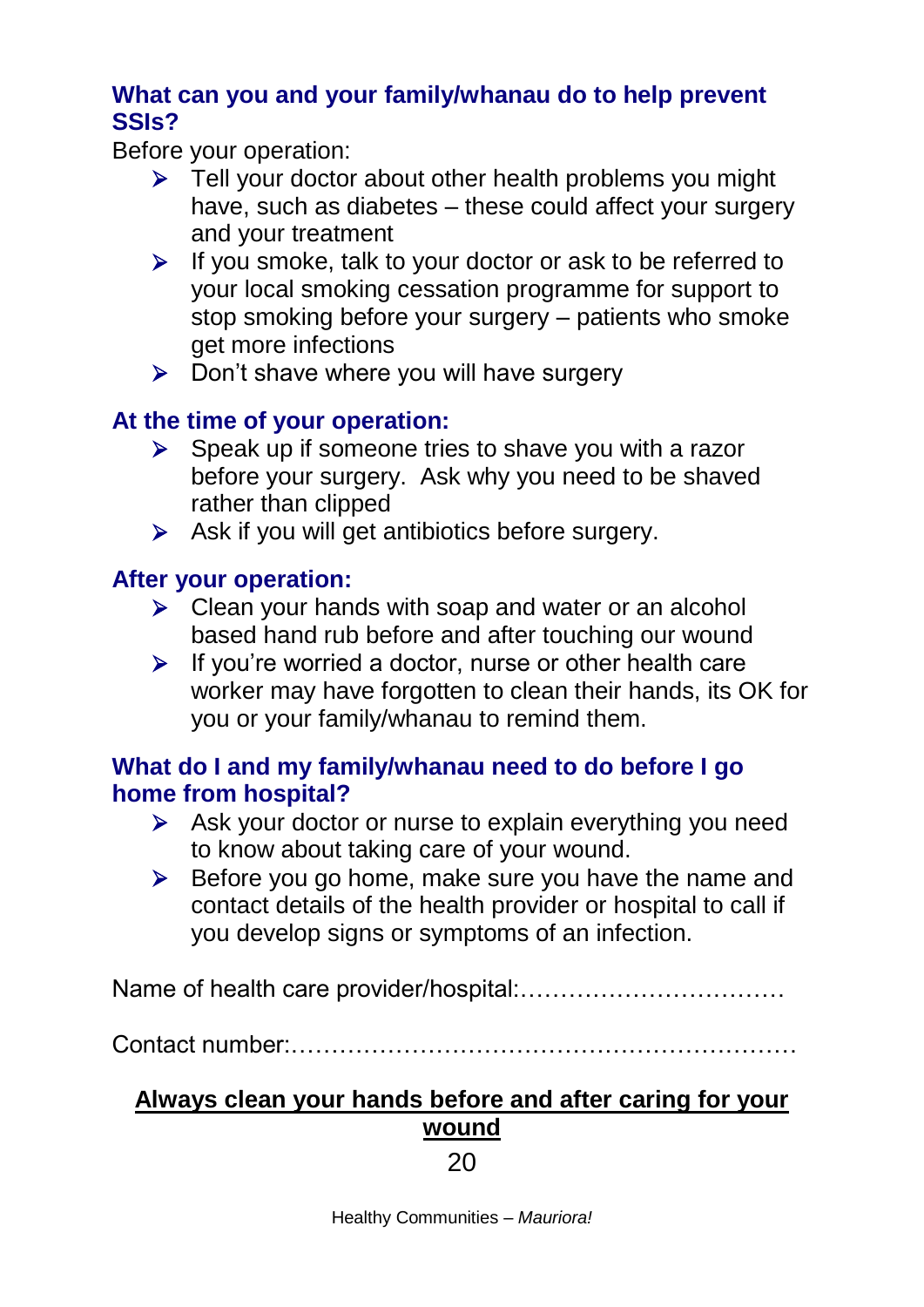# **Stay safe from infection**

Are you or a family or whanau member having surgery soon?

Most surgical wounds heal without problems, however a few surgery patients can develop an infection.

The link below is for a short video that explains what you and your family and whanau can do to prevent an infection developing in your wound when you have surgery.

www.hqsc.govt.nz/our-programmes/ infection-prevention-and-control/projects/stay-safe-from-infection





Healthy Communities – *Mauriora!*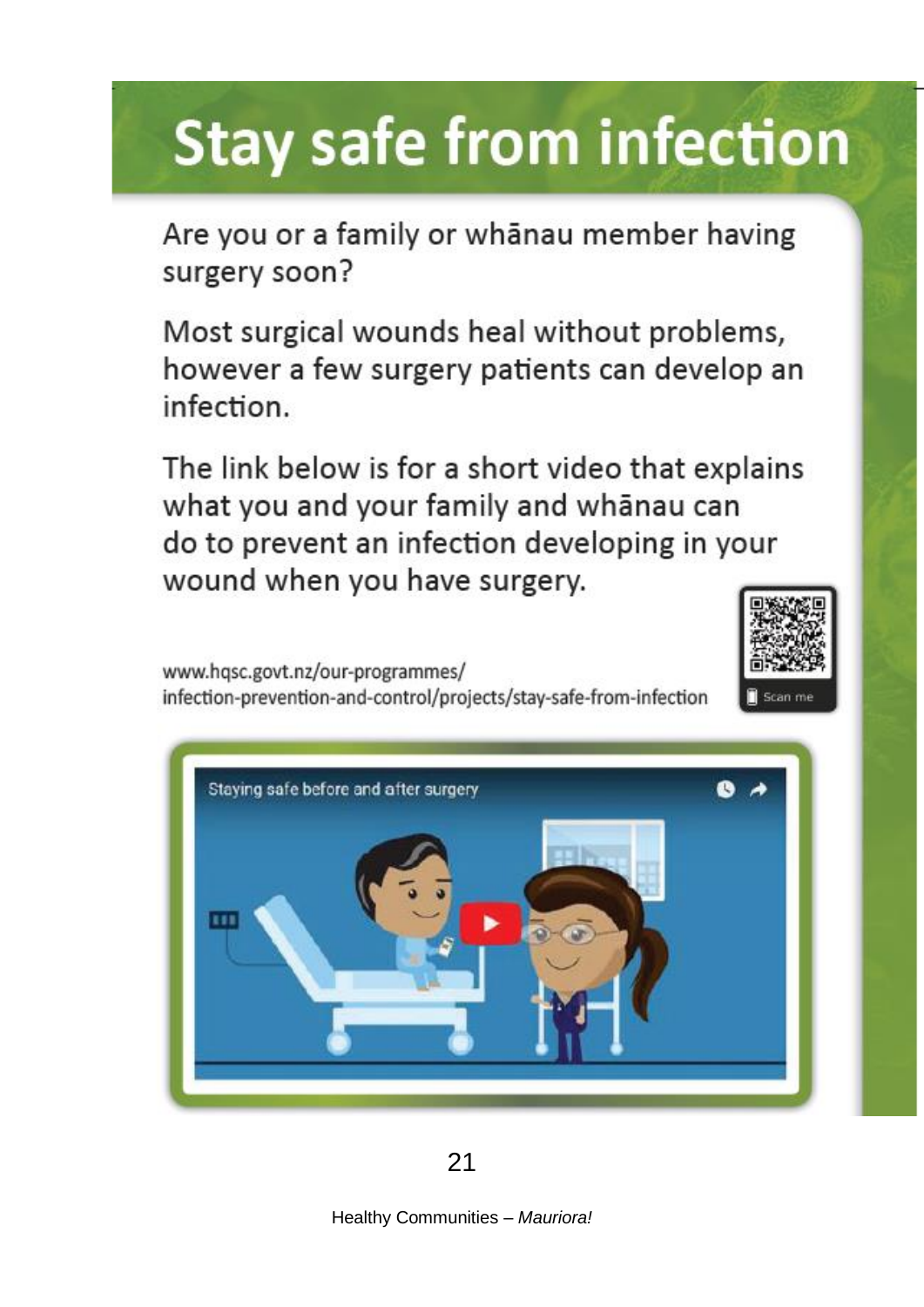# **Other Important Information**

- Our Māori Health Team, Hunga Manaaki, provides care and support for patients and their families. Please ask staff if you would like a member of the team to contact you.
- TV lounges are available in most units.
- Portable TVs and Radios are not allowed in some units and multi-bed rooms because of the noise and sensitive monitoring equipment. If you do wish to bring a TV, laptop or radio for entertainment headphones are recommended to reduce disturbance to other patients. We have no hospital wireless internet access.
- Smoking is not permitted anywhere on Lakes DHB site by anybody including staff, patients and visitors.
- In the pre-assessment clinic we have pamphlets available for you outlining Your Rights and Responsibilities. Alternatively they can be found on the lakes DHB website by searching for 'rights and responsibilities.'

# **Zero Tolerance**

Lakes DHB has a zero tolerance to violence or verbal abuse.

- Violence, verbal or physical abuse directed at staff, patients, family / whānau, WILL NOT be tolerated.
- Anyone displaying acts of verbal or physical violence will be removed from the hospital site.
- Police assistance will be sought when required.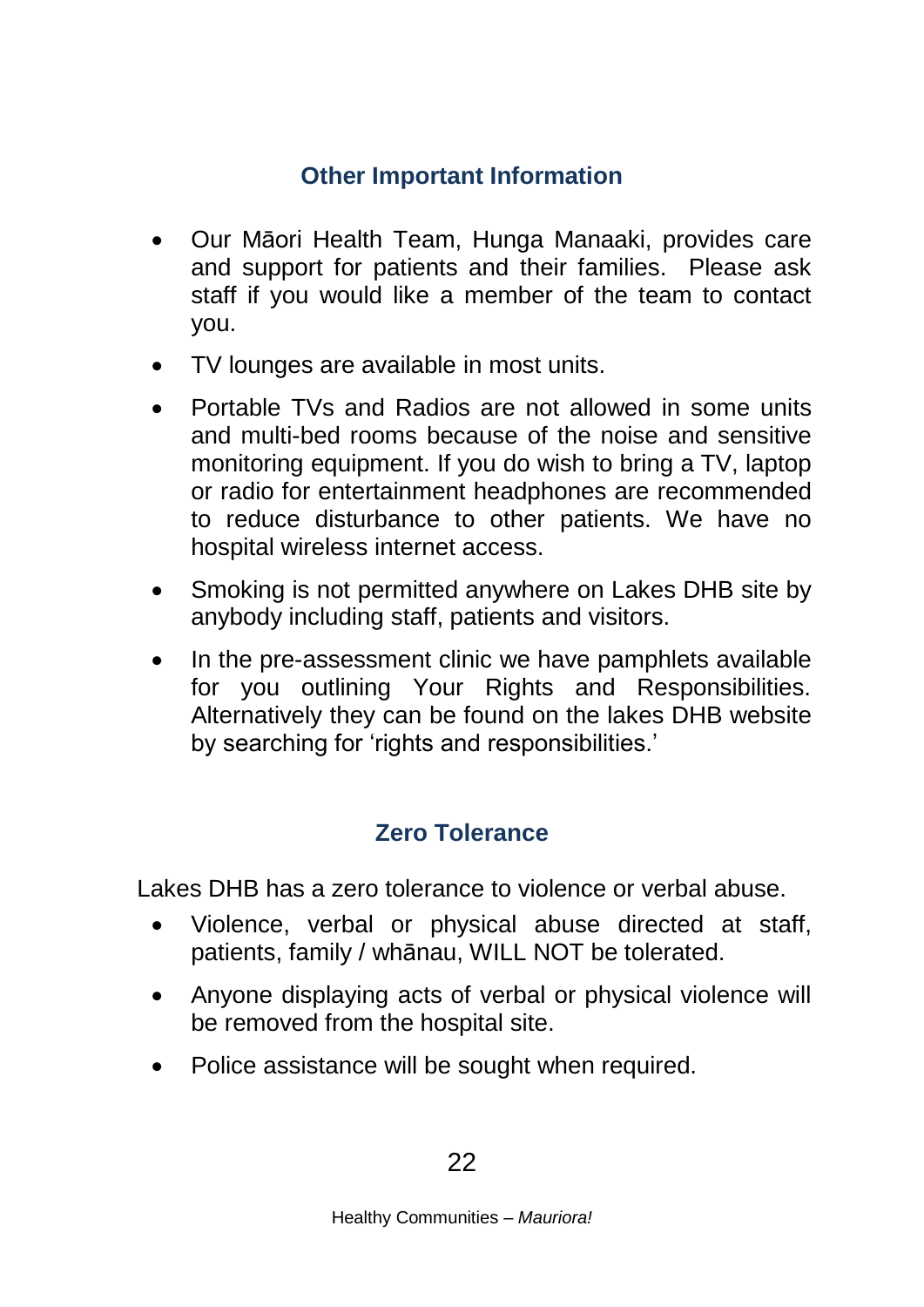#### **We welcome your feedback**

Every consumer has rights when receiving a health or disability service. Copies of feedback forms for compliments / complaints are available in the brochure racks throughout Lakes DHB hospitals.

*Rotorua Pre-Operative Assessment Clinic, Lakes District Health Board, would like to acknowledge Auckland District Health Board, National Women's Health, for information used in this booklet.*